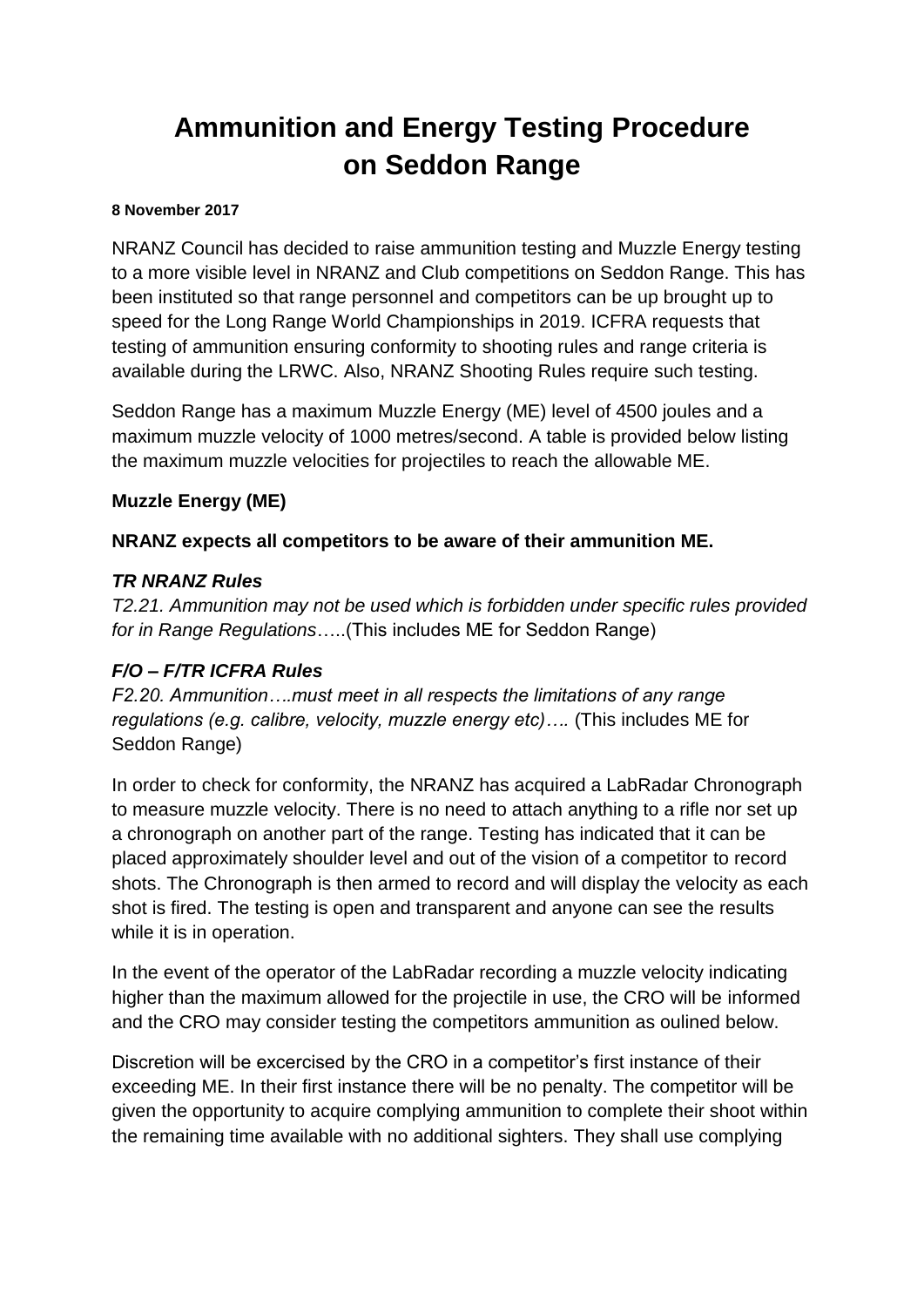ammunition for the rest of all remaining competitions under penalty of disqualification.

NRANZ Shooting Rule T19 outlines reasons for Disqualification that includes:

*T19.5.11. Using ammunition outside the ICFRA specification.*

## **LabRadar: <http://www.mylabradar.com/>**

As a rule of thumb, competitors should ensure only 1 in 20 shots should exceed the maximum muzzle Velocity to ensure conformity. The mean velocity plus twice the standard deviation (SD) should not exceed the max velocity from the table. Use the mean and SD function of a chronograph or calculate the mean and SD. Eg. If the SD is 10 fps,  $2$  SD = 20 fps, the mean should be less than 2986 fps if 155 gn projectiles are used (Max 3106 fps). A sample size of at least 10 shots when calculating the mean and SD is recommeded.

# **Ammunition**

## NRANZ Shooting Rule:

*T8.13. The RO or another range official who has been delegated by the CRO is authorised to check that the ammunition used by a competitor is within the specification for the match. One round from those that the competitor is about to fire may be taken for subsequent examination. The competitor should not be disturbed once he has commenced firing. The host country is to provide a person with suitable expertise to ensure that checks are done to collected ammunition in the shortest possible time. After dismantling the round for checking, the unfired cartridge case and bullet must be returned to the competitor.*

An area has been set aside with a suitable press and balance and will be used to test the ammunition during the 2017 Nationals.

The projectile and case shall conform to ICFRA specifications under penalty of disqualification.

### **Rifle Weight**

NRANZ now has a balance and a set of test weights with which to measure rifle weight. This may be available prior to the commencement of Nationals or at an advertised time and place. See the Wailing Wall for times and place. Random checks during champioships may be carried out on the request of the CRO.

Rule F2: F/O: 10 kg F/TR: 8.25 kg

See Rule F19.4 for "Disallowance of scores" which includes: *F19.4.4 Use of a rifle that does not comply with the requirements set out in these rules.*